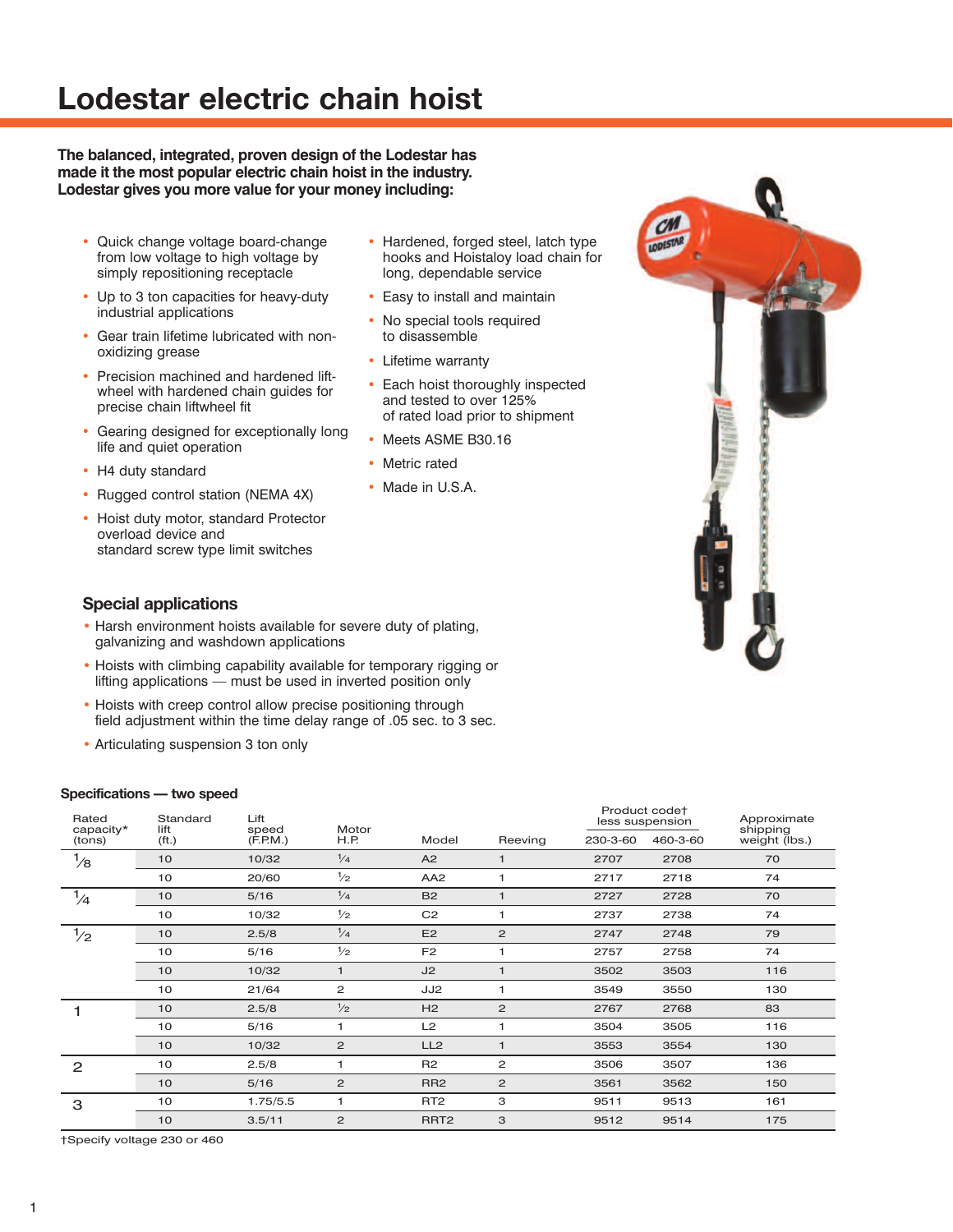| Rated<br>capacity* | Standard<br>lift | Lift<br>speed | Motor          |            |                | Product code†<br>less suspension |              | Approximate<br>shipping |
|--------------------|------------------|---------------|----------------|------------|----------------|----------------------------------|--------------|-------------------------|
| (tons)             | ( <i>ft</i> .)   | (F.P.M.)      | H.P.           | Model      | Reeving        | 115-1-60                         | 230/460-3-60 | weight (lbs.)           |
|                    | 10               | 32            | $\frac{1}{4}$  | A          | $\mathbf{1}$   | 2702                             | 2705         | 60                      |
|                    | 10               | 60            | $\frac{1}{2}$  | AA         | 1              | 2712                             | 2715         | 66                      |
|                    | 15               | 32            | $\frac{1}{4}$  | Α          | $\mathbf{1}$   | 3101                             | 3103         | 64                      |
|                    | 15               | 60            | $\frac{1}{2}$  | AA         | 1              | 3111                             | 3113         | 70                      |
|                    | 20               | 32            | $\frac{1}{4}$  | Α          | $\mathbf{1}$   | 3102                             | 3104         | 68                      |
|                    | 20               | 60            | $\frac{1}{2}$  | AA         | 1              | 3112                             | 3114         | 74                      |
|                    | 10               | 16            | $\frac{1}{4}$  | B          | $\mathbf{1}$   | 2722                             | 2725         | 60                      |
|                    | 10               | 32            | $\frac{1}{2}$  | C          | 1              | 2732                             | 2735         | 66                      |
| $\frac{1}{4}$      | 15               | 16            | $\frac{1}{4}$  | B          | $\mathbf{1}$   | 3121                             | 3123         | 64                      |
|                    | 15               | 32            | $\frac{1}{2}$  | C          | 1              | 3131                             | 3133         | 70                      |
|                    | 20               | 16            | $\frac{1}{4}$  | B          | $\mathbf{1}$   | 3122                             | 3124         | 68                      |
|                    | 20               | 32            | $\frac{1}{2}$  | C          | 1              | 3132                             | 3134         | 74                      |
|                    | 10               | 8             | $\frac{1}{4}$  | Ε          | $\mathbf{Z}$   | 2742                             | 2745         | 69                      |
|                    | 10               | 16            | $\frac{1}{2}$  | F          | 1              | 2752                             | 2755         | 66                      |
|                    | 10               | 32            | $\mathbf{1}$   | J          | $\mathbf{1}$   | 3512                             | 3515         | 110                     |
|                    | 10               | 64            | $\overline{c}$ | JJ         | 1              |                                  | 3545         | 117                     |
|                    | 15               | 8             | $\frac{1}{4}$  | Ε          | $\mathbf{Z}$   | 3141                             | 3143         | 76                      |
| $\frac{1}{2}$      | 15               | 16            | $\frac{1}{2}$  | F          | 1              | 3151                             | 3153         | 70                      |
|                    | 15               | 32            | $\mathbf{1}$   | J          | $\mathbf{1}$   | 4212                             | 4214         | 116                     |
|                    | 15               | 64            | $\overline{c}$ | JJ         | 1              |                                  | 4244         | 123                     |
|                    | 20               | 8             | $\frac{1}{4}$  | Ε          | $\mathbf{Z}$   | 3142                             | 3144         | 83                      |
|                    | 20               | 16            | $\frac{1}{2}$  | F          | 1              | 3152                             | 3154         | 74                      |
|                    | 20               | 32            | $\mathbf{1}$   | J          | $\mathbf{1}$   | 4213                             | 4215         | 121                     |
|                    | 20               | 64            | $\mathbf{Z}$   | JJ         | 1              |                                  | 4245         | 128                     |
|                    | 10               | 8             | 1/2            | Н          | $\mathbf{Z}$   | 2762                             | 2765         | 75                      |
|                    | 10               | 16            | 1              | Г          | 1              | 3522                             | 3525         | 110                     |
|                    | 10               | 32            | $\mathbf{Z}$   | LL         | $\mathbf{1}$   | $\overline{\phantom{0}}$         | 3555         | 117                     |
|                    | 15               | 8             | $\frac{1}{2}$  | н          | 2              | 3161                             | 3163         | 82                      |
|                    | 15               | 16            | $\mathbf{1}$   | L          | $\mathbf{1}$   | 4222                             | 4224         | 116                     |
|                    | 15               | 32            | $\overline{c}$ | LL         | 1              | $\overline{\phantom{0}}$         | 4254         | 123                     |
|                    | 20               | 8             | $\frac{1}{2}$  | Н          | $\mathbf{Z}$   | 3162                             | 3164         | 89                      |
|                    | 20               | 16            | $\mathbf{1}$   | Г          | 1              | 4223                             | 4225         | 121                     |
|                    | 20               | 32            | $\mathbf{Z}$   | LL         | $\mathbf{1}$   |                                  | 4255         | 128                     |
|                    | 10               | 8             | 1              | R          | 2              | 3532                             | 3535         | 130                     |
|                    | 10               | 16            | $\mathbf{Z}$   | <b>RR</b>  | $\mathbf{Z}$   |                                  | 3565         | 137                     |
| ∠                  | 15               | 8             | 1              | R          | 2              | 4232                             | 4234         | 140                     |
|                    | 15               | 16            | $\overline{c}$ | <b>RR</b>  | $\overline{c}$ |                                  | 4264         | 147                     |
|                    | 20               | 8             | $\mathbf{1}$   | R          | 2              | 4233                             | 4235         | 150                     |
|                    | 20               | 16            | $\overline{c}$ | <b>RR</b>  | $\overline{c}$ |                                  | 4265         | 157                     |
|                    | 10               | 5.5           | $\mathbf{1}$   | RT         | З              | 9501                             | 9505         | 155                     |
|                    | 10               | 11            | $\overline{c}$ | <b>RRT</b> | 3              | $\overline{\phantom{0}}$         | 9508         | 162                     |
|                    | 15               | 5.5           | $\mathbf{1}$   | RT         | З              | 9502                             | 9506         | 169                     |
|                    | 15               | 11            | $\overline{2}$ | <b>RRT</b> | 3              |                                  | 9509         | 176                     |
|                    | 20               | 5.5           | $\mathbf{1}$   | RT.        | З              | 9503                             | 9507         | 183                     |
|                    | 20               | 11            | $\overline{c}$ | <b>RRT</b> | 3              |                                  | 9510         | 190                     |

### **Specifications — single speed**

**†Single speed hoist factory wired 460V, convertible to 230V.**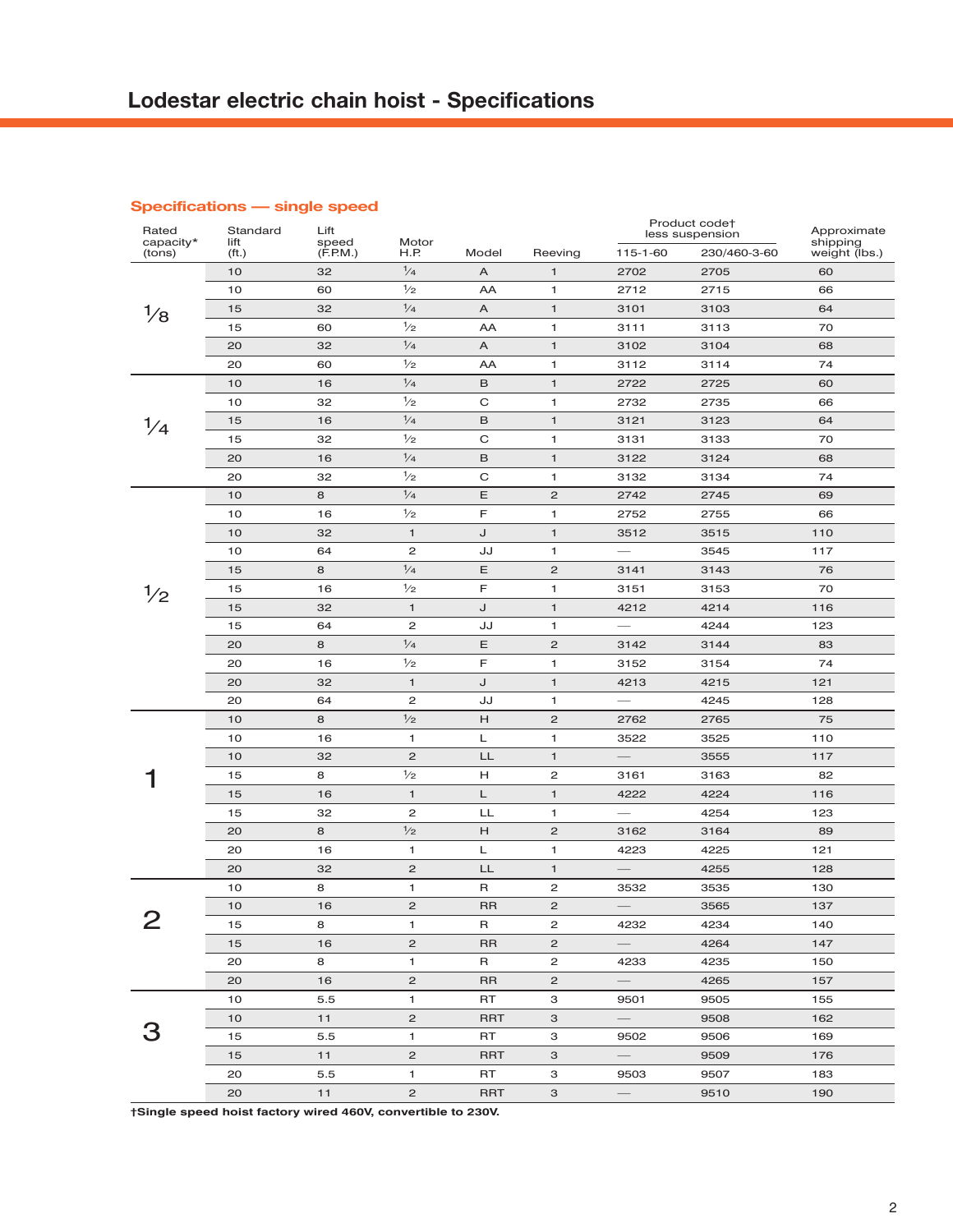# **Lodestar with hook suspension**

### **Clearance dimensions (in.)**

|                               | Lodestar models      |                    |                                                                                     |                      |                    |                        |  |  |
|-------------------------------|----------------------|--------------------|-------------------------------------------------------------------------------------|----------------------|--------------------|------------------------|--|--|
| Dimension                     | A, B, C, F<br>and AA | E and H            | J, L, JJ<br>and LL                                                                  | $\mathsf{R}$         | <b>RR</b>          | RT and<br><b>RRT</b>   |  |  |
| A                             | $16^{1/4}$           | 19 <sup>5</sup> /8 | $18\frac{9}{16}$                                                                    | $24^{1}/8$           | $24^{1}/8$         | $29\%6$                |  |  |
| B                             | $6^{1}/8$            | $6^{1}/8$          | $7^5\!/\!\mathrm{s}$                                                                | $7^5\!/\!\mathrm{s}$ | $7^5\!/8$          | $7^5\!/\!\!\mathrm{s}$ |  |  |
| C                             | 11/16                | $^{7}/8$           | $^{7}/8$                                                                            | $1\frac{1}{8}$       | $1\frac{1}{8}$     | $1\frac{1}{8}$         |  |  |
| D                             | 11                   | 11                 | $9^{1/2}$                                                                           | $9^{1/2}$            | $9^{1/2}$          | $9^{1/2}$              |  |  |
| F                             | $7^3/4$              | $7^3/4$            | $10^{11}/16$                                                                        | $10^{11}/16$         | $10^{11}/16$       | $10^{11}/16$           |  |  |
| н                             | 1                    | 1 <sup>3</sup> /16 | 1 <sup>3</sup> /16                                                                  | $1\frac{1}{2}$       | $1\frac{1}{2}$     | 1 <sup>1</sup> /2      |  |  |
|                               | $4^{13}/16$          | $3^{7}/8$          | $7^{1}/4$                                                                           | $6^{3}/16$           | $6\frac{3}{16}$    | $6^{3}/16$             |  |  |
| J                             | $3^{15}/16$          | $4^{7}/8$          | $5^{7}/16$                                                                          | $6^{1/2}$            | $6^{1/2}$          | $6^{1/2}$              |  |  |
| L                             | $1^{11}/16$          | $1^{11/16}$        | $\frac{7}{16}$                                                                      | $^{7}/_{16}$         | $^{7/16}$          | $^{7}/_{16}$           |  |  |
| M                             | 1                    | $1\frac{1}{8}$     | $1\frac{1}{8}$                                                                      | 1 <sup>5</sup> /16   | 1 <sup>5</sup> /16 | 1 <sup>5</sup> /16     |  |  |
| P                             | $6\frac{5}{8}$       | $6\frac{9}{16}$    | $7^{13}/16$                                                                         | $7^{13}/16$          | $7^{13}/16$        | $7^{13}/16$            |  |  |
| $R*$                          | $9^{7}/8$            | $12^{7}/8$         | $12^{7}/8$                                                                          | $18^{7}/8$           | $18^{7}/8$         | $24^{7}/8$             |  |  |
| <b>AP</b><br>+ -------------- | $9^{1}/4$            | $9\frac{9}{16}$    | $10^{11}/16$<br>the countries of the state of the state of the company of the state | $11^{3}/16$          | $11^{3}/16$        | $12\frac{9}{16}$       |  |  |

**CM** 

\* Based on 10 ft. lift and increases proportionately with longer lifts

### **Suspension specifications**

| Type                           | Product code | <b>Models</b> |
|--------------------------------|--------------|---------------|
| Swivel hook                    | 2792         | $A-AA-B-C-F$  |
| Swivel hook                    | 2793         | E-H           |
| Swivel hook                    | 3661         | J-L-JJ-LL     |
| Swivel hook                    | 3660         | $R-RR$        |
| Swivel hook                    | 9557         | RT-RRT        |
| Swivel latchlok hook           | 2796         | A-AA-B-C-F    |
| Swivel latchlok hook           | 3662         | J-L-JJ-LL     |
| Swivel latchlok hook           | 3663         | $R-RR$        |
| Rigid lug for low head trolley | 2778         | A-AA-B-C-F    |
| Rigid lug for low head trolley | 2779         | E-H           |
| Rigid lug for low head trolley | 3677         | J-L-JJ-LL     |
| Rigid lug for low head trolley | 3668         | $R-RR$        |
| Rigid lug for low head trolley | 9561         | RT-RRT        |
| Rigid hook                     | 2788         | A-AA-B-C-F    |
| Rigid hook                     | 2789         | $E-H$         |
| Rigid hook                     | 3651         | J-L-JJ-LL     |
| Rigid hook                     | 3658         | $R-RR$        |
| Rigid hook                     | 9559         | <b>RT-RRT</b> |
| Rigid latchlok hook            | 2790         | A-AA-B-C-F    |
| Rigid latchlok hook            | 3652         | J-L-JJ-LL     |

Note: 3 ton lug suspension prevents hoist from rotating but allows hoist to articulate below trolley



#### **To avoid injury:**

- **•** Do not exceed working load limit, load rating capacity
- **•** Do not use to lift people or loads over people.
- **•** use only alloy chain for overhead lifting.
- **•** Read and follow all instructions.

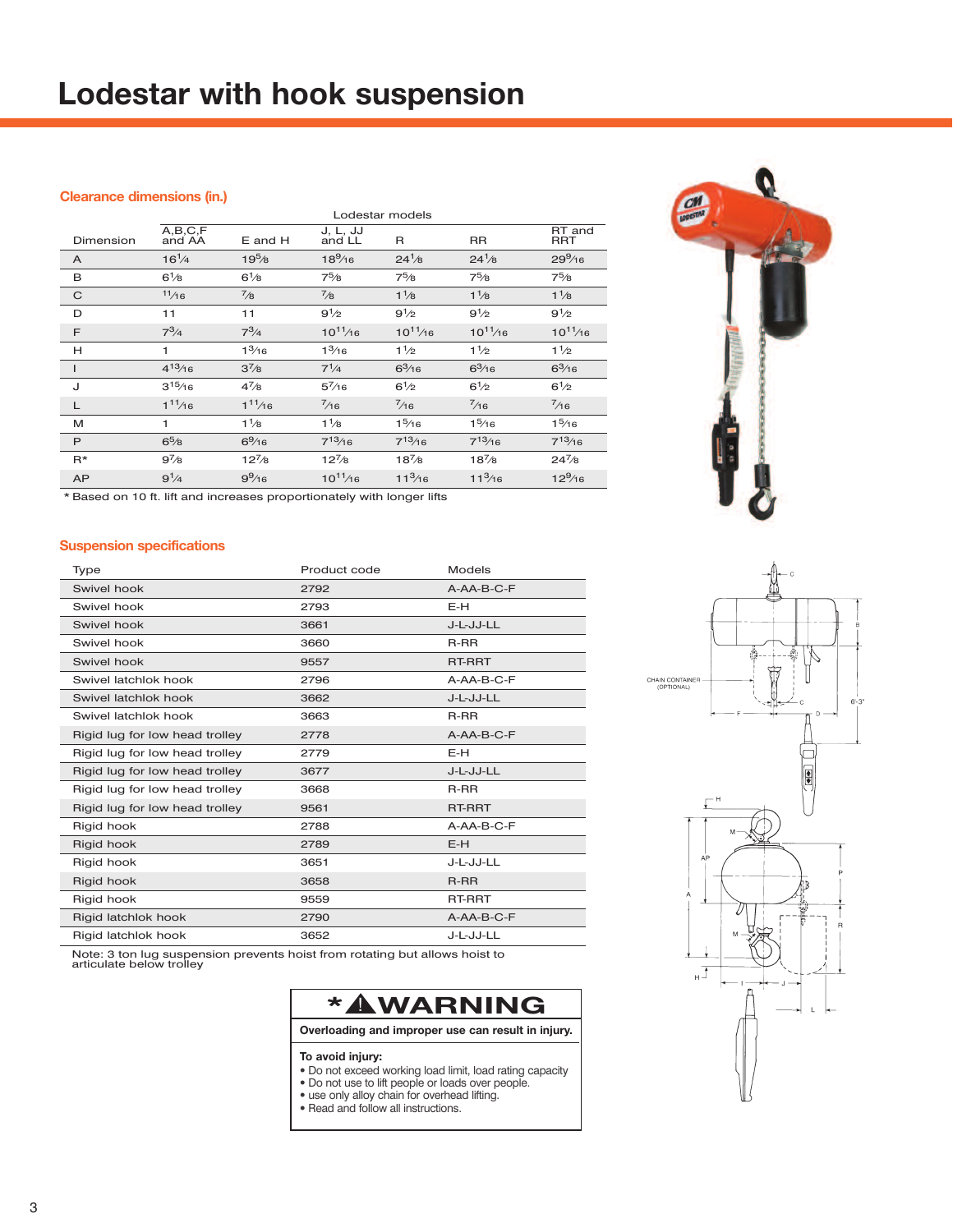## **Lodestar with Series 635 low headroom trolley**





#### **Clearance dimensions (in.)**

| Dimension      | A,B,C,F<br>and AA   | E and H         | J, L, JJ<br>and LL | R                      | <b>RR</b>            | RT and<br><b>RRT</b>   |  |
|----------------|---------------------|-----------------|--------------------|------------------------|----------------------|------------------------|--|
| $\overline{A}$ | 16 <sup>5</sup> /16 | $19^{1/4}$      | $18^{1/4}$         | $23^{3}/4$             | $23^{3}/4$           | $30\frac{1}{8}$        |  |
| B              | $6\frac{1}{8}$      | $6\frac{1}{8}$  | $7^{5}/8$          | $7^5\!/\!\!\mathrm{s}$ | $7^5\!/\!\mathrm{s}$ | $7^5\!/\!\!\mathrm{s}$ |  |
| $\mathsf{C}$   | 11/16               | $\frac{7}{8}$   | $^{7}/8$           | $1\frac{1}{8}$         | $1\frac{1}{8}$       | $1\frac{1}{8}$         |  |
| D              | 11                  | 11              | $9^{1/2}$          | $9^{1/2}$              | $9^{1/2}$            | $9^{1/2}$              |  |
| E              | $7^{3}/4$           | $7^3/4$         | $10^{11}/16$       | $10^{11}/16$           | $10^{11}/16$         | $10^{11}/16$           |  |
| H.             | $\mathbf{1}$        | $1\frac{3}{16}$ | 1 <sup>3</sup> /16 | $1\frac{1}{2}$         | $1\frac{1}{2}$       | $1\frac{1}{2}$         |  |
| $\mathbf{I}$   | $4^{13}/16$         | $3\frac{7}{8}$  | $7^{1/4}$          | $6^{3}/16$             | $6^{3}/16$           | $6\frac{3}{16}$        |  |
| J              | $3^{15}/16$         | $4\frac{7}{8}$  | $5^{7}/16$         | $6^{1/2}$              | $6\frac{1}{2}$       | $6\frac{1}{2}$         |  |
| L              | $1^{11}/16$         | $1^{11/16}$     | $^{7}/16$          | $^{7/16}$              | $^{7/16}$            | $\frac{7}{16}$         |  |
| M              | $\mathbf{1}$        | $1\frac{1}{8}$  | $1\frac{1}{8}$     | $1\frac{5}{16}$        | 1 <sup>5</sup> /16   | 1 <sup>5</sup> /16     |  |
| R <sup>+</sup> | $9\frac{7}{8}$      | $12^{7}/8$      | $12^{7}/8$         | $18^{7}/8$             | $18^{7}/8$           | $24^{7}/8$             |  |
| T.             | 13/16               | 13/16           | 13/16              | $\frac{7}{8}$          | $\frac{7}{8}$        | $\frac{5}{16}$         |  |
| W              | 3                   | 3               | 3                  | $3^{5}/8$              | $3^{5}/8$            | $4^{1/8}$              |  |
| $\times$       | $\frac{5}{16}$      | $\frac{5}{16}$  | $\frac{5}{16}$     | $\frac{1}{2}$          | $\frac{1}{2}$        | $\frac{9}{16}$         |  |
| Y              | 1/16                | $\frac{1}{16}$  | $\frac{1}{16}$     | $\frac{3}{16}$         | $\frac{3}{16}$       | $2^{5}/8$              |  |
| AD             | $9^{3}/4$           | $9^{3}/4$       | $9^3/4$            | 13                     | 13                   | $12^{1/2}$             |  |
| AF             | 5                   | 5               | 5                  | 6                      | 6                    | 6                      |  |
| AG             | $3^{1}/8$           | $3^{1}/8$       | $3^{1}/8$          | $4^{3}/_{4}$           | $4^{3}/_{4}$         | $\overline{4}$         |  |
| AI             | $4^{5}/8$           | $4^{5}/8$       | $4^{5}/8$          | 5                      | 5                    | $5\frac{1}{2}$         |  |
| AJ             | $9^{3}/16$          | $9^{3}/16$      | $10^{3}/8$         | $10^{13}/16$           | $10^{13}/16$         | $13^{1}/8$             |  |

Lodestar models

† Based on 10 ft. lift and increases proportionately with longer lifts

Dimensions T, W, X, Y, AI, and AJ are based on minimum beams and will vary proportionately for larger beams. 6'-3" drop of control station is for 10 foot lift hoist and increases proportionately for longer lifts.

### **Specifications For Series 635 Trolley** Std. range of adjust.

|                              |                 |            | Am. standard S-beams |                                 |                            |                                  |                                             |
|------------------------------|-----------------|------------|----------------------|---------------------------------|----------------------------|----------------------------------|---------------------------------------------|
| Rated<br>capacity*<br>(tons) | Product<br>code | Models     | Depth<br>(in.)       | Flange<br>width<br>(in.)        | Tread<br>diameter<br>(in.) | Minimum<br>radius curve<br>(in.) | Approximate<br>shipping<br>weight<br>(lbs.) |
| $\frac{1}{8}$ to 1           | 3575            | $A - LL$   | $4 - 15$             | $2\frac{5}{8}$ - $5\frac{5}{8}$ | $3\frac{1}{8}$             | 24                               | 22                                          |
| $\overline{2}$               | 3569            | $R - RR$   | $6 - 18$             | $3\frac{3}{8} - 6$              | $4^{3}/4$                  | 24                               | 52                                          |
| 3                            | 9576            | $RT - RRT$ | $8 - 15$             | $4 - 5\frac{5}{8}$              | $4^{3}/4$                  | 30                               | 58                                          |

Note: Rigid lug suspension required for attaching to hoist. Apply for other than standard beam adjustment. Beam end stop omitted for picture clarity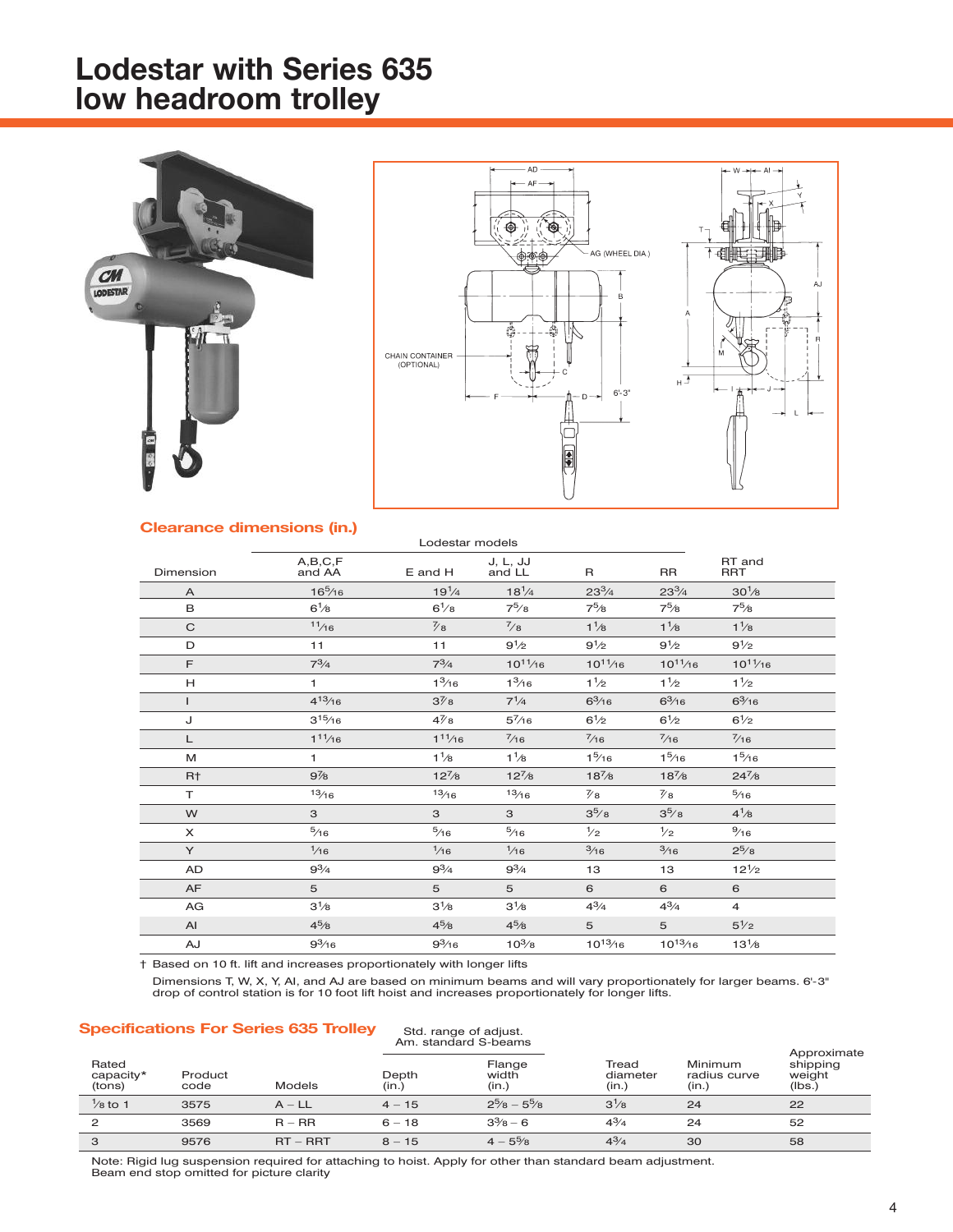## **Lodestar with Series 635 motor driven trolley**







# **\* WARNING** !

**Overloading and improper use can result in injury.**

#### **To avoid injury:**

- **•** Do not exceed working load limit, load rating capacity
- **•** Do not use to lift people or loads over people.
- **•** use only alloy chain for overhead lifting. **•** Read and follow all instructions.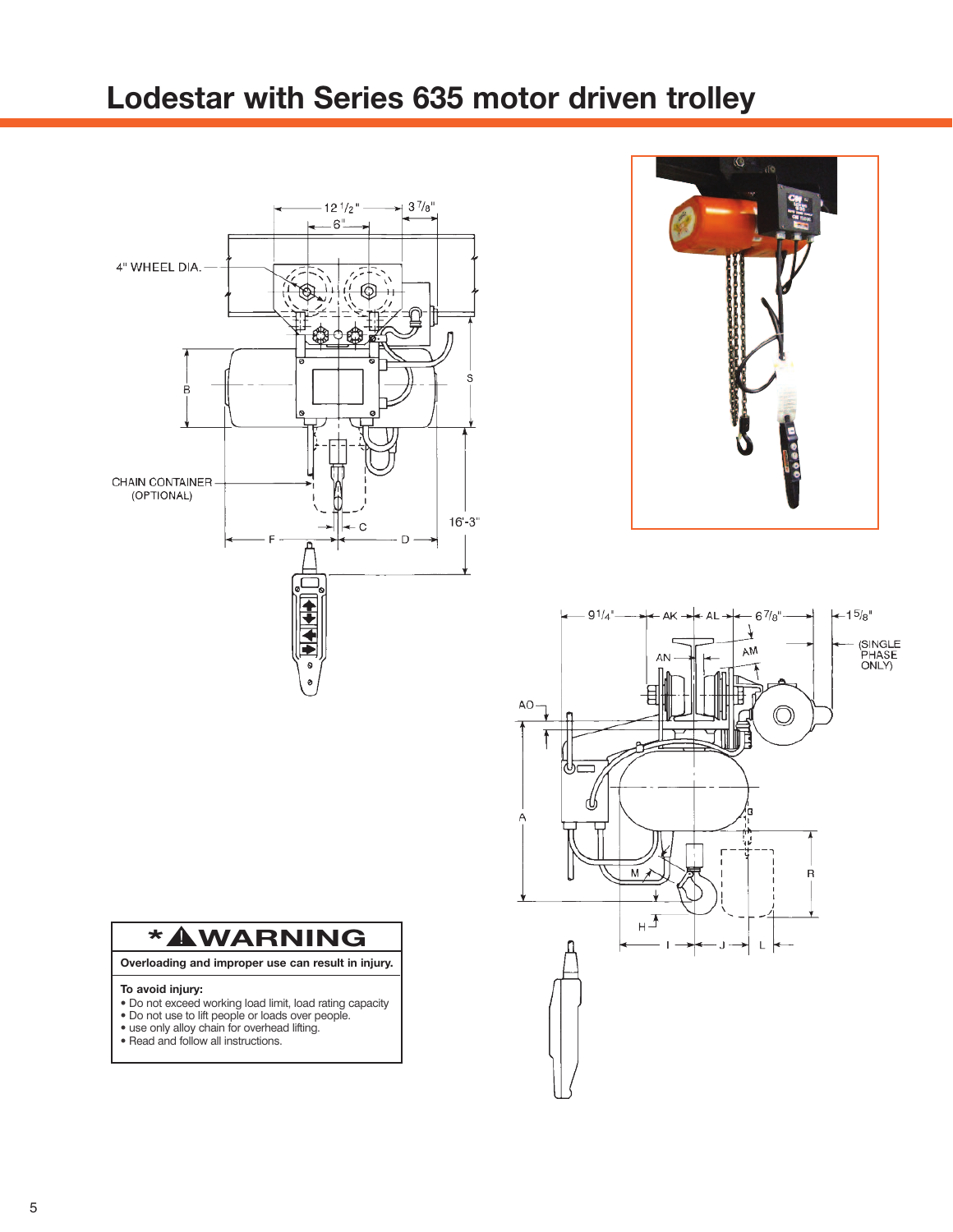#### **Clearance dimensions (in.)**

|           | Lodestar models +   |                 |                    |                 |                 |                      |  |  |
|-----------|---------------------|-----------------|--------------------|-----------------|-----------------|----------------------|--|--|
| Dimension | A,B,C,F<br>and AA   | E and H         | J, L, JJ<br>and LL | $\mathsf{R}$    | <b>RR</b>       | RT and<br><b>RRT</b> |  |  |
| A         | $16^{13}/16$        | $19^{3}/4$      | $18^{1/2}$         | $23^{3}/4$      | $23^{3}/4$      | $30^{1}/8$           |  |  |
| B         | $6\frac{1}{8}$      | $6\frac{1}{8}$  | $7^{5}/8$          | $7^{5}/8$       | $7^{5}/8$       | $7\frac{5}{8}$       |  |  |
| C         | 11/16               | $\frac{7}{8}$   | $^{7}/_8$          | $1\frac{1}{8}$  | $1\frac{1}{8}$  | $1\frac{1}{8}$       |  |  |
| D         | 11                  | 11              | $9^{1/2}$          | $9^{1/2}$       | $9^{1/2}$       | $9^{1/2}$            |  |  |
| F         | $7^{3}/4$           | $7^{3}/4$       | $10^{11}/16$       | $10^{11}/16$    | $10^{11}/16$    | $10^{11}/16$         |  |  |
| H         | 1                   | $1\frac{3}{16}$ | $1\frac{3}{16}$    | $1\frac{1}{2}$  | $1\frac{1}{2}$  | $1\frac{1}{2}$       |  |  |
| ı         | $4^{13}/16$         | $3^{7}/8$       | $7^{1/4}$          | $6\frac{3}{16}$ | $6\frac{3}{16}$ | $6\frac{3}{16}$      |  |  |
| J         | $3^{15}/16$         | $4^{7}/8$       | $5^{7}/16$         | $6\frac{1}{2}$  | $6^{1/2}$       | $6^{1/2}$            |  |  |
| L         | 1 <sup>11</sup> /16 | $1^{11/16}$     | $\frac{7}{16}$     | $\frac{7}{16}$  | $\frac{7}{16}$  | $\frac{7}{16}$       |  |  |
| M         | 1                   | $1\frac{1}{8}$  | $1\frac{1}{8}$     | $1\frac{5}{16}$ | $1\frac{5}{16}$ | $1\frac{5}{16}$      |  |  |
| $R***$    | $9^{7}/8$           | $12^{7}/8$      | $12^{7}/8$         | $18^{7}/8$      | $18^{7}_{8}$    | $24^{7}/8$           |  |  |
| S         | $9^{11}/16$         | $9^{11}/16$     | $10^{5}/8$         | $10^{13}/16$    | $10^{13}/16$    | $13^{1}/8$           |  |  |
| <b>AK</b> | $3^{3}/4$           | $3^{3}/4$       | $3^{3}/4$          | $3^{3}/4$       | $3^{3}/4$       | $4^{1/4}$            |  |  |
| <b>AL</b> | $3^{1/4}$           | $3^{1/4}$       | $3^{1/4}$          | $3^{1/4}$       | $3^{1/4}$       | $3^{3}/4$            |  |  |
| <b>AM</b> | $\frac{5}{8}$       | $\frac{5}{8}$   | $\frac{5}{8}$      | $\frac{5}{8}$   | $\frac{5}{8}$   | $2^{5}/8$            |  |  |
| AN        | $\frac{5}{16}$      | $\frac{5}{16}$  | $\frac{5}{16}$     | $\frac{5}{16}$  | $\frac{5}{16}$  | $\frac{9}{16}$       |  |  |
| <b>AO</b> | $^{7}/8$            | $^{7}/8$        | $^{7}/8$           | $^{7}/8$        | $^{7}/8$        | $\mathbf{1}$         |  |  |

\*\* Based on 10 ft. lift and increases proportionately with longer lifts

Dimensions S, AK, AL, AM, and AO are based on minimum beams and will vary proportionately for larger beams. 16'-3" drop of control station is for 20 foot lift hoist.

† Note: Rigid lug suspension required for attaching to hoist.

#### **Suspension specifications**

| Type                               | Product code | Models       |
|------------------------------------|--------------|--------------|
| Rigid lug for motor driven trolley | 2992         | $A-AA-B-C-F$ |
| Rigid lug for motor driven trolley | 2993         | E-H          |
| Rigid lug for motor driven trolley | 3679         | J-L-JJ-LL    |
| Rigid lug for motor driven trolley | 3668         | R-RR         |
| Rigid lug for motor driven trolley | 9561         | RT-RRT       |
|                                    |              |              |

Note: Beam end stop omitted for picture clarity

#### **Specifications — motor driven trolley**

| Rated<br>capacity*<br>(tons) | Product<br>code | For use<br>with<br>model | Power<br>supply | Standard<br>travel<br>speed<br>(F.P.M.) | Motor<br>H.P. | Std. range of adj.<br>Am. std. S-beams<br>Depth<br>(in.) | Flange<br>width (in.)           | Minimum<br>radius<br>curve<br>(in.) | Approx.<br>shipping<br>weight<br>(lbs.) |
|------------------------------|-----------------|--------------------------|-----------------|-----------------------------------------|---------------|----------------------------------------------------------|---------------------------------|-------------------------------------|-----------------------------------------|
| $\frac{1}{8}$ - 2            | 3670            | A-RR                     | 115-1-60        | 75                                      | $\frac{1}{4}$ | $6 - 15$                                                 | $3\frac{3}{8} - 5\frac{5}{8}$   | 30                                  | 118                                     |
| $\frac{1}{8}$ - 2            | 3671            | A-RR                     | 230-3-60        | 75                                      | $\frac{1}{4}$ | $6 - 15$                                                 | $3\frac{3}{8}$ - $5\frac{5}{8}$ | 30                                  | 118                                     |
| $\frac{1}{8}$ - 2            | 3672            | A-RR                     | 460-3-60        | 75                                      | $\frac{1}{4}$ | $6 - 15$                                                 | $3\frac{3}{8}$ - $5\frac{5}{8}$ | 30                                  | 118                                     |
| 3                            | 9577            | RT-RRT                   | 115-1-60        | 75                                      | $\frac{1}{4}$ | $8 - 15$                                                 | $4 - 5\%$                       | 30                                  | 120                                     |
| 3                            | 9578            | RT-RRT                   | 230-3-60        | 75                                      | $\frac{1}{4}$ | $8 - 15$                                                 | $4 - 5\%$                       | 30                                  | 120                                     |
| 3                            | 9579            | <b>RT-RRT</b>            | 460-3-60        | 75                                      | $\frac{1}{4}$ | $8 - 15$                                                 | $4 - 5\%$                       | 30                                  | 120                                     |
| $\frac{1}{8}$ - 2            | 9315            | A-RR                     | 115-1-60        | 30                                      | $\frac{1}{4}$ | $6 - 15$                                                 | $3\frac{3}{8} - 5\frac{5}{8}$   | 30                                  | 113                                     |
| $\frac{1}{8}$ - 2            | 9316            | A-RR                     | 230-3-60        | 30                                      | $\frac{1}{4}$ | $6 - 15$                                                 | $3\frac{3}{8} - 5\frac{5}{8}$   | 30                                  | 113                                     |
| $\frac{1}{8}$ - 2            | 9317            | A-RR                     | 460-3-60        | 30                                      | $\frac{1}{4}$ | $6 - 15$                                                 | $3\frac{3}{8}$ - $5\frac{5}{8}$ | 30                                  | 113                                     |
| 3                            | 9318            | RT-RRT                   | 115-1-60        | 30                                      | $\frac{1}{4}$ | $8 - 15$                                                 | $4 - 5\%$                       | 30                                  | 120                                     |
| 3                            | 9319            | RT-RRT                   | 230-3-60        | 30                                      | $\frac{1}{4}$ | $8 - 15$                                                 | $4 - 5\%$                       | 30                                  | 120                                     |
| 3                            | 9320            | RT-RRT                   | 460-3-60        | 30                                      | $\frac{1}{4}$ | $8 - 15$                                                 | $4 - 5\%$                       | 30                                  | 120                                     |

Can be modified to fit larger beams. Flat tread wheel available. Beam size and voltage required for ordering. Apply for other than standard travel speeds.